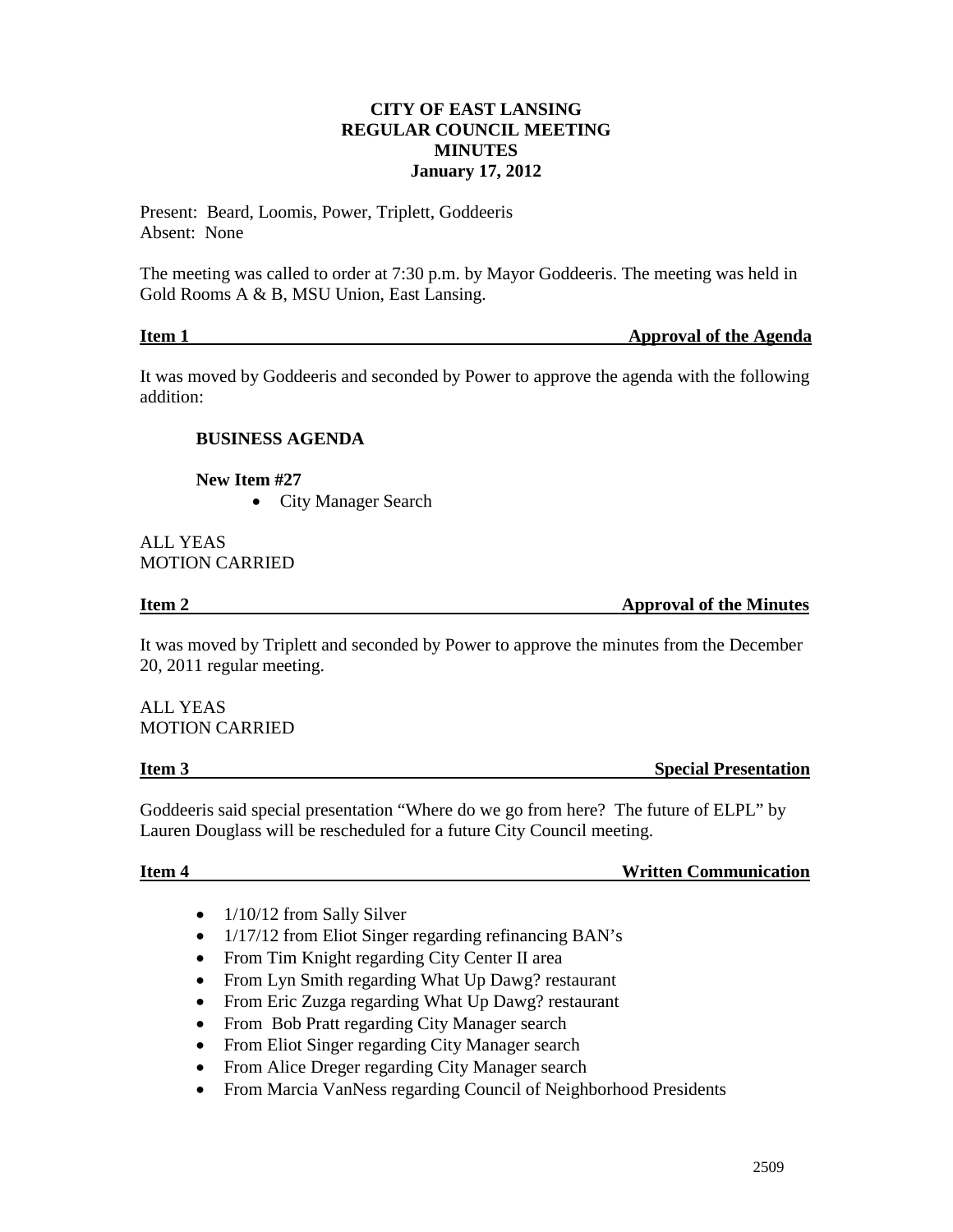- Jim Anderson, 968 Roxburgh Avenue, spoke regarding the closing of Barnes and Noble bookstore and City Manager selection
- Phil Bellfy, 513 Dorothy Lane, spoke in opposition to City Center II

### **Item 6 Communication from Mayor and Council Members**

Councilmember Loomis:

• No Report

Councilmember Beard:

• No Report

Councilmember Power:

• Asked questions of City Attorney Dennis McGinty regarding enforcement of Special Use Conditions, appropriate reasons for Council to meet in Executive session, and City Charter vote requirements. McGinty said he would provide written opinion.

Mayor Pro Tem Triplett:

• Thanked City staff Elaine Hardy for her work as chairperson of the MLK Commission and congratulated her on the success of the Martin Luther King Jr. celebration luncheon which had 1200 in attendance.

Mayor Goddeeris:

- Said the Community Fitness Challenge begins Saturday and encouraged East Lansing citizens to log their exercise through the city website, [www.cityofeastlansing.com](http://www.cityofeastlansing.com/)
- Reported on medical amnesty bill which will be heard before the State House on Thursday. She said she will be giving private testimony.

#### **Item 7 Review of Work Session Actions**

Mayor Goddeeris reviewed the following actions taken at the work session of January 10, 2012:

- 1. Participated in City Manager interview training.
- 2. Approved the minutes of the December 13, 2011 work session.
- 3. Approved AT & T Master Agreement and authorized City Manager to sign.
- 4. Approved FY2012 budget amendments to General Fund, Major and Local Streets Funds for a transfer of \$80,000 from General Fund to Local Streets Fund.
- 5. Approved amendment of Section 8 of FY2012 Budget Resolution to reflect billing rates approved by City of East Lansing Fire Chief on December 29, 2011.
- 6. Approved Grant of Easement between Kim's Oriental Food Store, 901 Trowbridge Road, and the City of East Lansing.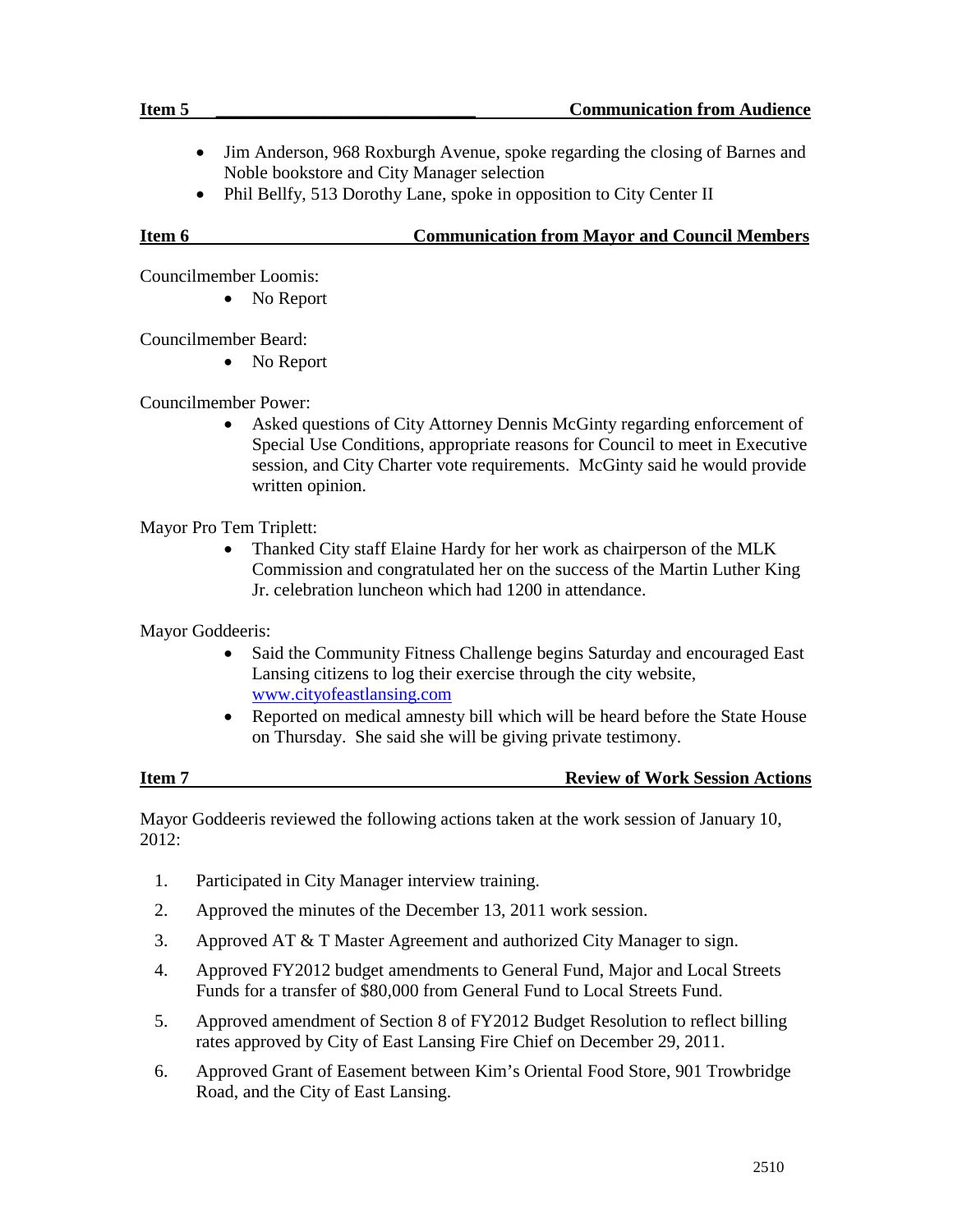- 7. Approved Contract Change Order No. 2 with Cadwell Brothers Construction Company in the amount of \$22,684.77 for 2011 Local Street Project and authorized City Manager to sign.
- 8. By consensus, agreed to meet Wednesday, January 11, 2012, at 7:00 p.m. to approve City Manager semi-finalists.

# **Item 8 City Manager's Report**

Interim City Manager George Lahanas:

• Thanked Mr. Anderson for his comments and asked Tim Dempsey, Planning and Community Development Director, to read into the record: Barnes & Noble Closing – City of East Lansing Perspective. (see attached under *Additional Materials*)

# **Item 9** City Attorney's Report

City Attorney Dennis McGinty:

• No Report

### **Item 10 Public Hearing – Ordinance No. 1269**

Consideration of Ordinance No.1269; a City-initiated ordinance to amend Section 50-222 of the Zoning Code to allow commercial outdoor recreation facilities in the RA, Residential Agricultural District. At its December 12, 2011 meeting, with seven (members present, the Planning Commission acted to suspend the rules and voted unanimously to recommend City Council approve Ordinance No. 1269.

Darcy Schmitt, Planning and Zoning Administrator, briefed Council and answered questions regarding Ordinance No. 1269.

Goddeeris opened the public hearing on Ordinance No. 1269.

Seeing no one come forward, Goddeeris closed the public hearing on Ordinance No. 1269.

It was moved by Triplett and seconded by Loomis to approve Ordinance No. 1269 as included in January 17, 2012 City Council agenda packet.

ALL YEAS MOTION CARRIED

# CITY OF EAST LANSING, MICHIGAN ORDINANCE NO. 1269

### AN ORDINANCE TO AMEND ARTICLE IV AT SECTIONS 50-222 – OF CHAPTER 50 – ZONING – OF THE CODE OF THE CITY OF EAST LANSING TO AMEND THE USES ALLOWED UNDER A SPECIAL USE PERMIT

# THE CITY OF EAST LANSING ORDAINS: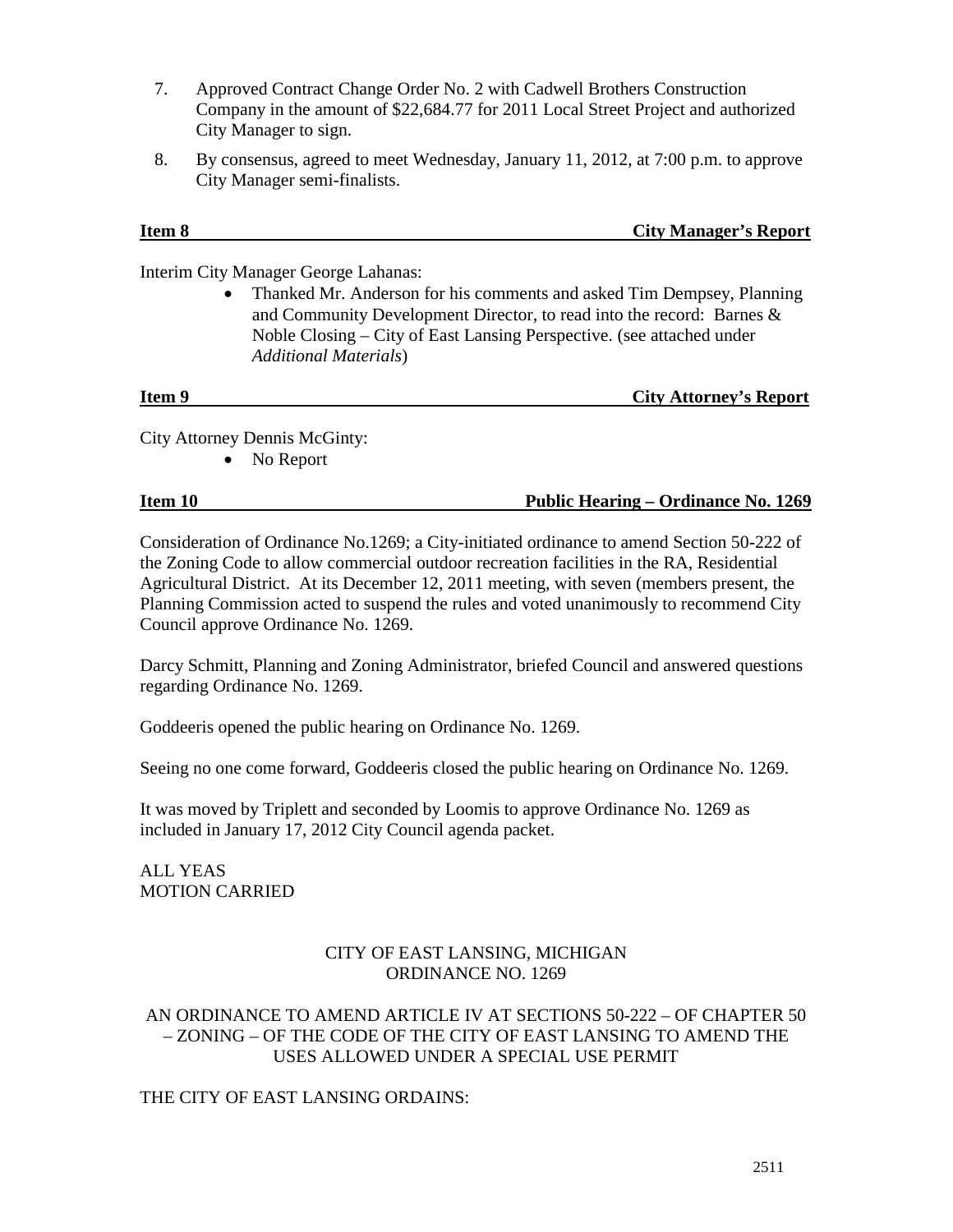Section 50-222 of Article IV of Chapter 50 – Zoning – of the Code of the City of East Lansing is hereby amended to read as follows:

### **Section 50-222. –Permitted Uses.**

In the RA district no buildings or premises shall be used and no building shall be erected or altered unless otherwise specifically provided for in this chapter, except for the following uses:

- (1) Permitted principal uses.
	- a. Single-family dwellings.
	- b. Nurseries and allied uses, general farming, orchards, greenhouses, and truck farming, except that the raising of poultry, pets, or livestock for strictly commercial purposes or on a scale that would be objectionable because of noise or odor shall not be permitted.
- (2) Permitted principal uses subject to an approved site plan as set forth in section 50-36 of this chapter.
	- a. Public schools.
	- b. Private or parochial schools.
	- c. Publicly owned parks and recreation areas.
	- d. Commercial outdoor recreation establishment.
- (3) Permitted principal uses subject to an approved special use permit as provided for in article II, division 3 of this chapter.
	- a. Construction contracting businesses that provide services off-premises, including concrete, masonry, carpentry, plumbing, electrical, mechanical, roofing, siding, fencing and similar services; provided, that all equipment, materials, trailers and vehicles, except typical passenger vehicles, used in conjunction with the business, shall be stored in enclosed buildings or in yard areas that are completely enclosed with screen fencing or walls.
	- b. In conjunction with a nursery or greenhouse, the retail sale of related supplies and accessories, such as soil, fertilizer, mulch, ground cover materials, planters, gardening tools, and equipment.
- (4) Permitted accessory uses.
	- a. Private garages, the capacity of which shall not exceed three automobiles, in conjunction with a single-family dwelling.
	- b. Outdoor sheds and storage buildings.
	- c. The keeping of not more than one roomer by an owner residing in a singlefamily dwelling, except that a person owning a single-family dwelling on the effective date of Ordinance No. 900 shall be permitted to keep two roomers while continuing to own and reside in the dwelling. The maximum occupancy shall not exceed three unrelated persons, including the owner, for an owneroccupied dwelling or two unrelated persons for a non-owner-occupied dwelling. For purposes of this subsection, persons comprising a "domestic unit" as defined under "Family" in section 50-6 shall be deemed related persons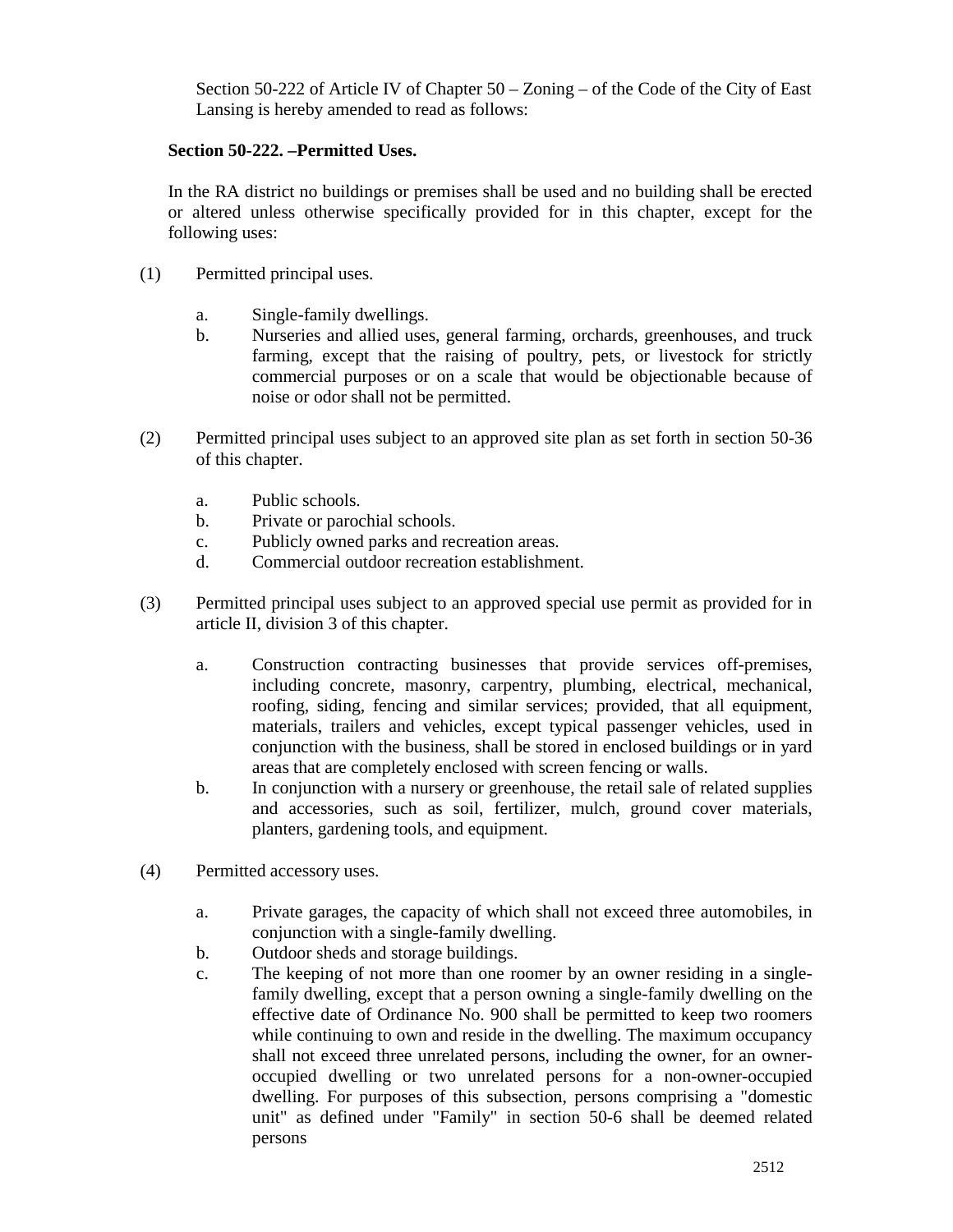- d. The sale of items grown upon the premises.
- e. Swimming pools, tennis courts, and other similar uses when used for noncommercial purposes.
- f. Class A home occupations.

# **Item 11 Public Hearing – Ordinance No. 1271**

Consideration of Ordinance No. 1271; a City-initiated ordinance to rezone the property at 300-310 West Grand River Avenue from B-3, City Center Commercial (and subject to a Conditional Rezoning Agreement), to B-2, Retail Sales Business. The property is being rezoned back to the previous zoning due to the developer not meeting the timing requirements laid out in the Conditional Rezoning Agreement. At its December 12, 2011 meeting, with seven (7) members present, the Planning Commission acted to suspend the rules and voted unanimously to recommend City Council approve Ordinance No. 1271.

Darcy Schmitt, Planning and Zoning Administrator, briefed Council and answered questions regarding Ordinance No. 1271.

Goddeeris opened the public hearing on Ordinance No. 1271.

Seeing no one come forward, Goddeeris closed the public hearing on Ordinance No. 1271.

It was moved by Power and seconded by Beard to approve Ordinance No. 1271 as presented in January 17, 2012 City Council agenda packet.

ALL YEAS MOTION CARRIED

### CITY OF EAST LANSING

### ORDINANCE NO. 1271

### AN ORDINANCE TO AMEND THE ZONING USE DISTRICT MAP OF CHAPTER 50 -- ZONING -- OF THE CODE OF THE CITY OF EAST LANSING

### THE CITY OF EAST LANSING ORDAINS:

**The Zoning Use District Map is hereby amended to rezone the following described parcel from the B-3, City Center Commercial District (subject to a Conditional Rezoning Agreement), to B-2, Retail Sales Business District:**

Parcel Number: 33-20-01-13-227-020

Commencing at the Southwest corner of the Plat of Oakwood as recorded in Liber 2 of Plats, Page 33, Ingham County Records, also being the Southeast corner of Plat of College Heights as recorded in Liber 3 of Plats, Page 13, Ingham County Records; thence S70°11'09"E along the South line of said Plat of Oakwood 37.78 feet to the point of beginning of this description; thence N19°52'19"E 140.80 feet; thence S67°45'43"E 16.95 feet; thence Southeasterly 117.58 feet along a curve to the left, said curve having a radius of 700.00 feet, a delta angle of 09°37'26", and a chord of 117.44 feet bearing S73°08'53"E; thence S77°28'59"E parallel with the South line of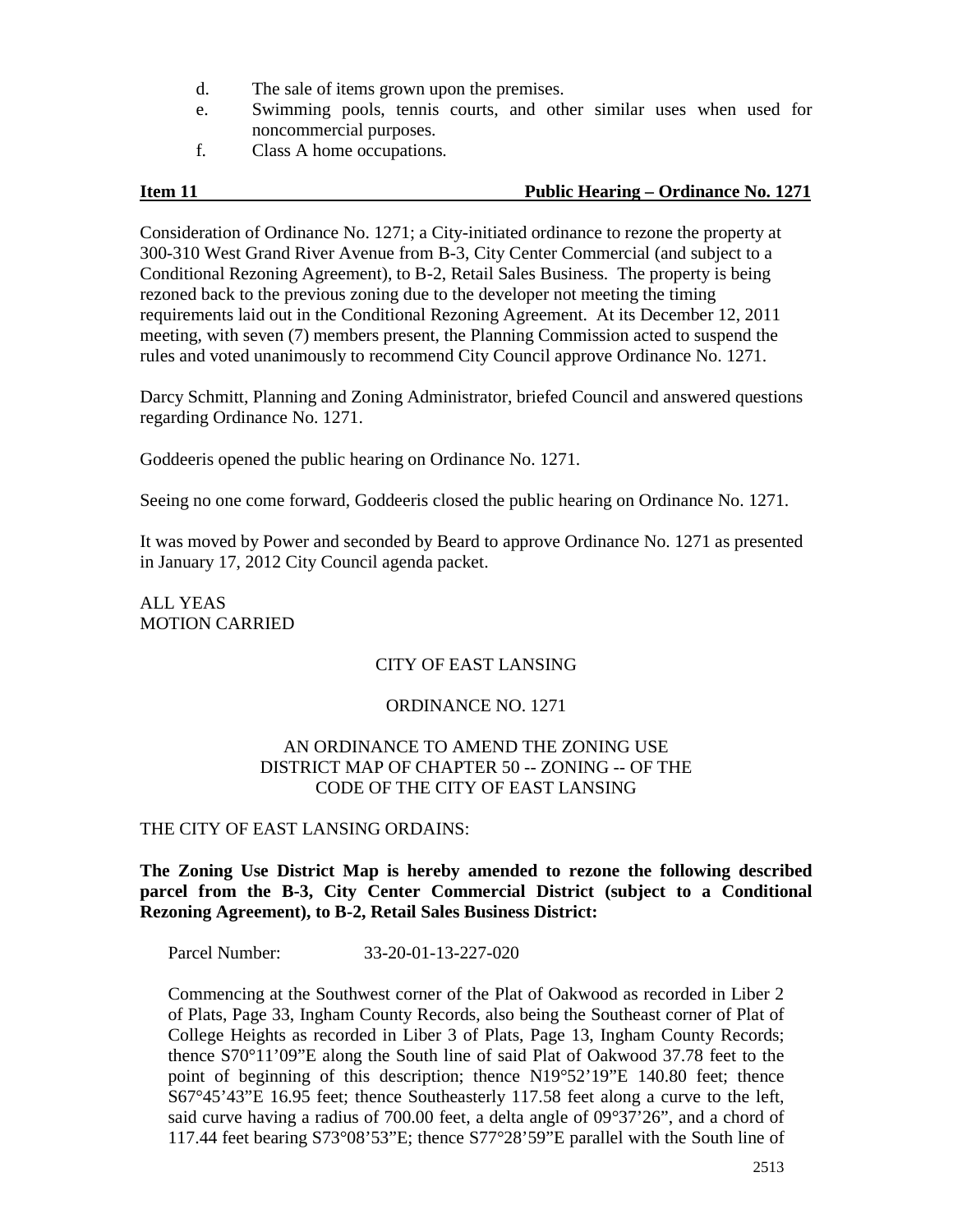Valley Court 33.37 feet to a point 11.00 feet North of said South line of Valley Court; thence S19°49'52"W 150.54 feet to a point on the South line of said Plat of Oakwood; thence N70°07'45"W continuing along the South line of said Plat of Oakwood 152.49 feet to the Southwest corner of Lot 1 of said Plat of Oakwood; thence N70°11'09"W along said South line 14.93 feet to the point of beginning; said parcel containing 0.55 acre more of less; said parcel subject to all easements and restrictions if any.

More commonly known as 300-310 West Grand River Avenue

### **Item 12 Public Hearing – Michigan FarmHouse Association**

Consideration of an application from the Michigan FarmHouse Association for Site Plan approval for the property at 151 Bogue Street. The proposed application would permit an expansion of the existing FarmHouse fraternity, increasing occupancy from 44 to 60 persons, and would add retail space on the first floor of the addition. The property is zoned EV, East Village. At its December 12, 2011 meeting, with seven (7) members present, the Planning Commission voted unanimously to recommend City Council deny the site plan application from FarmHouse Fraternity for the property at 151 Bogue Street.

Darcy Schmitt, Planning and Zoning Administrator, briefed Council and answered questions on Michigan FarmHouse Association application. Council discussed time-line of application, form-based code, and sub-committee recommendations.

Goddeeris opened the public hearing on the Michigan FarmHouse Association Site Plan approval application.

Isaac Sheppard, Jr., 1054 Pointe Place Blvd., Rochester, Michigan, spoke in support of FarmHouse Site Plan approval application.

Council discussed timeframe of sub-committee recommendations, Planning Commission public hearing, East Village zoning ordinance, and deferral of Council decision.

Goddeeris closed the public hearing on the Michigan FarmHouse Association Site Plan approval application.

It was moved by Loomis and seconded by Triplett to defer consideration of an application from the Michigan FarmHouse Association for Site Plan approval for the property at 151 Bogue Street until April 3, 2012.

### ALL YEAS MOTION TO DEFER CARRIED

**Item 13 Consent Agenda**

Interim City Manager George Lahanas reviewed the Consent agenda:

1. Introduce and set a public hearing for February 21, 2012, for consideration of an application from Trilogy Health Services, LLC for Site Plan and Special Use Permit approval for the vacant property at the southeast corner of Coleman and Coolidge Roads. The proposed application would permit construction of nearly 81,000 square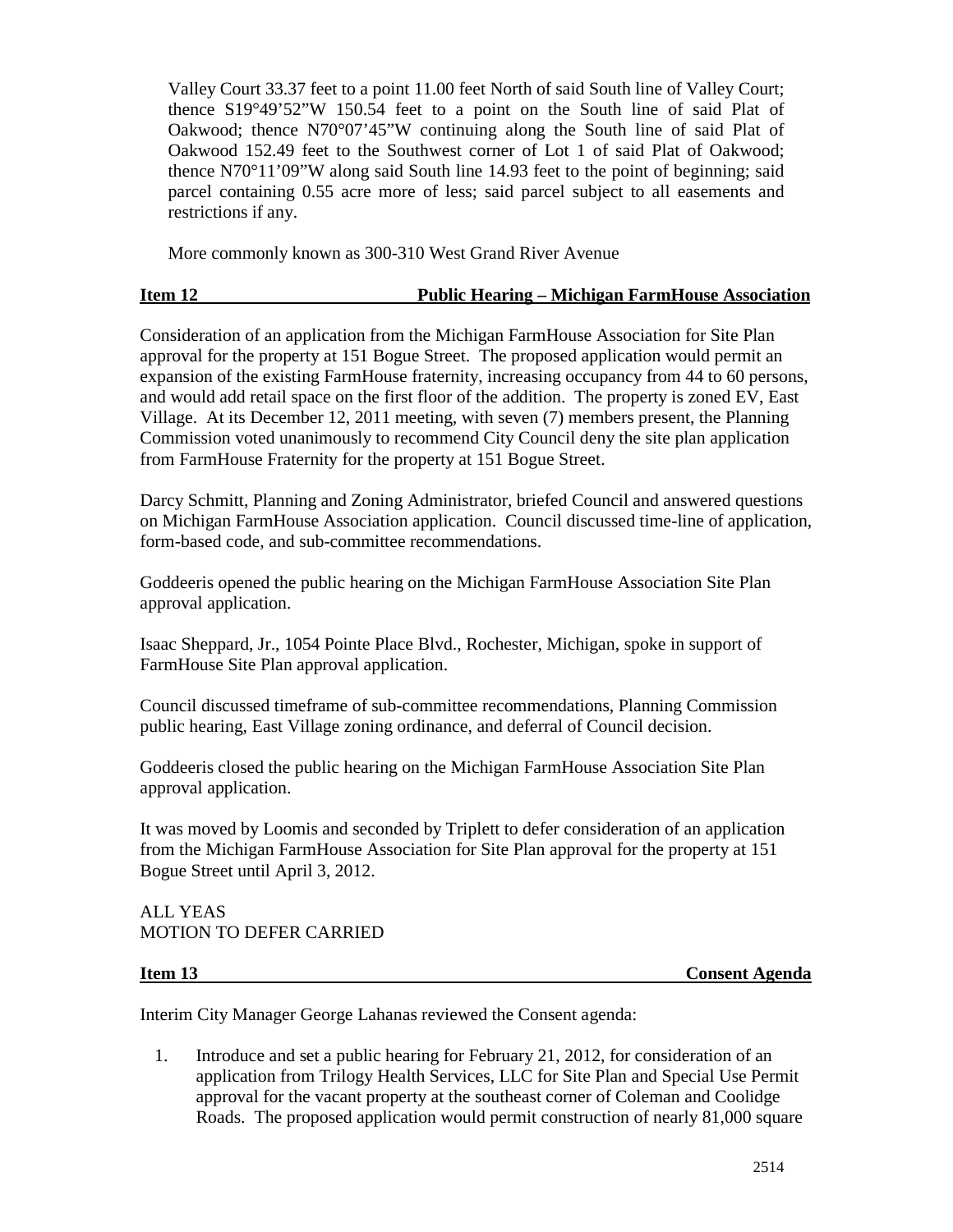feet of senior living and long term health care facilities in two buildings. The property is proposed to be rezoned to RM-8, Planned Unit Development, in conjunction with Ordinance No. 1273. At its January 11, 2012 meeting, with six (6) members present, the East Lansing Planning Commission voted unanimously to recommend City Council approve the Site Plan and Special Use Permit application from Trilogy Health Services, LLC for the property at 1525 W. Lake Lansing Road.

- 2. Introduce and set a public hearing for February 21, 2012, for consideration of Ordinance No. 1273; an application from Trilogy Health Services, LLC to rezone the vacant property at the southeast corner of Coleman and Coolidge Roads from DeWitt Township's A, Agricultural District to East Lansing's RM-8, Planned Unit Development District. At its January 11, 2012 meeting, with six (6) members present, the East Lansing Planning Commission acted to suspend the rules and voted unanimously to recommend City Council approve Ordinance No. 1273.
- 3. Introduce and set a public hearing for February 21, 2012, for a Modified Special Use Permit application from the Michigan Hot Dog Experiment, LLC for the property at 301 M.A.C. Avenue, Suites 309-317. The applicant is requesting to change the existing conditions for the What Up Dawg? restaurant to allow the dining room to remain open until 3:00 a.m. and to allow beer sales until 2:00 a.m. The property is zoned B-3, City Center Commercial. At its January 11, 2012 meeting, with six (6) members present, the East Lansing Planning Commission acted to suspend the rules and voted unanimously to recommend that the City Council approve the application.
- 4. Approval of the Urban and Community Forestry Grant in the amount of \$6,400 from the Michigan Department of Natural Resources Urban and Community Forestry Program for a White Park Landscape Management Plan and authorize City Manager to execute the Grant Agreement. The local match for this grant is \$6,400 with \$5,000 being allocated in the Department of Parks and Recreation, Stewardship Program budget, and \$1,400 being in-kind services.
- 5. Approval of the conceptual plan for Ann Street Plaza which will become Exhibit B1 to St. Anne Development Agreement.
- 6. Approval of Outdoor Service Area (right of way) License with St. Anne LLC.
- 7. Approval of Traffic Control Order #460 to remove the parking restrictions along Meadowlawn Avenue between Division Street and Bailey Street.
- 8. Set a public hearing for February 7, 2012, for Ordinance No. 1275; an Ordinance to amend Section 2-362 of Division 6 – Human Relations Commission – of Article V – Boards and Commissions – of Chapter 2 – Administration, and Sections 22-31, 22- 32, 22-33, 22-34, 22-35 and 22-39 of Article II – Civil Rights – of Chapter 22 – Human Relations, and Section 42-73 of Division 2 – Cable and Telecommunication Commission – of Article II – Administration and Enforcement – of Chapter 42 – Telecommunications – of the Code of the City of East Lansing.

It was moved by Beard and seconded by Power to approve the Consent agenda.

ALL YEAS MOTION CARRIED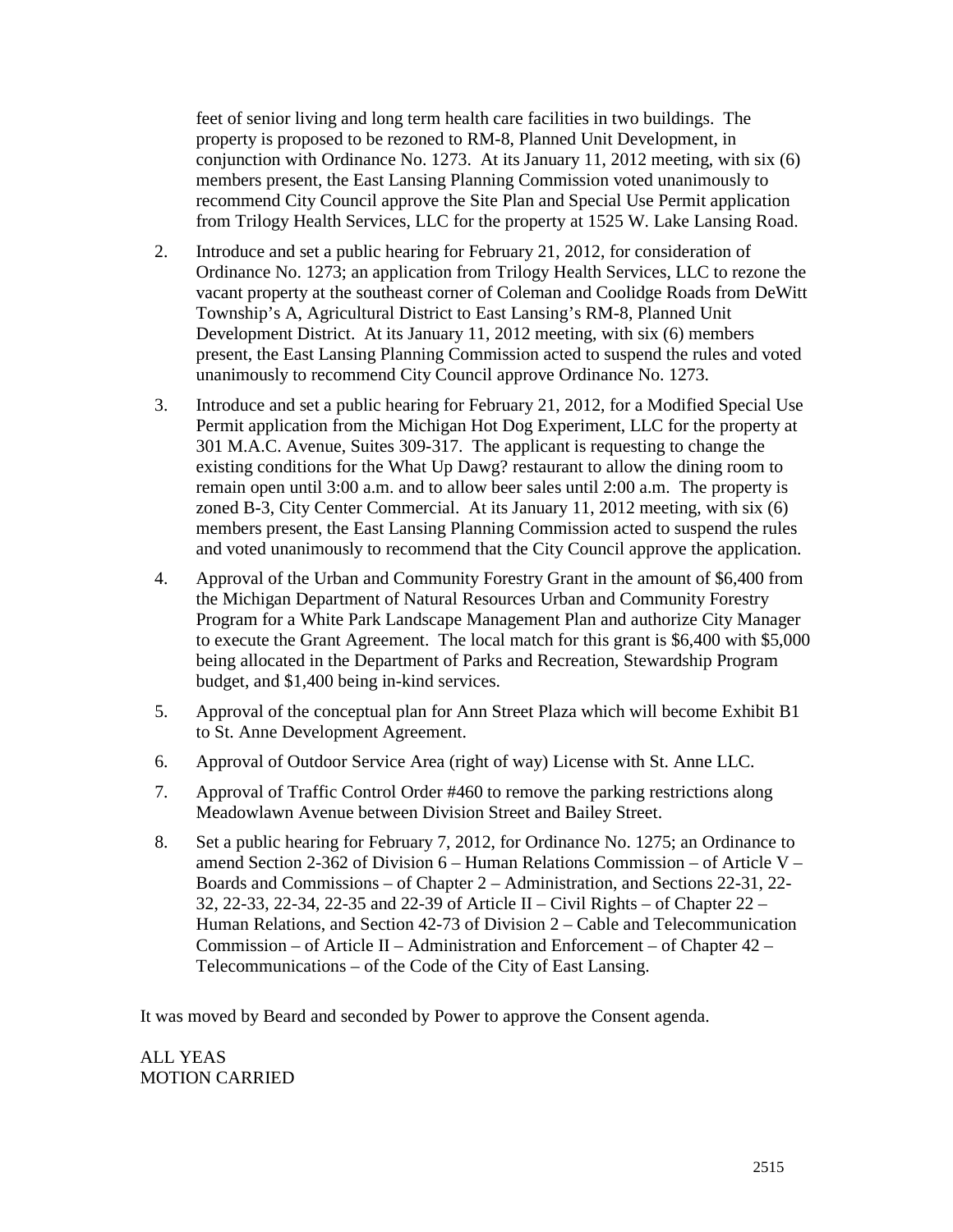**1. Consideration of moving the Tuesday, January 24, 2012 work session beginning at 7:00 p.m. to Thursday, January 26, 2012, beginning at 9:00 a.m. at the Hannah Community Center for City Council to interview the City Manager finalists.**

It was moved by Goddeeris and seconded by Beard to move the Tuesday, January 24, 2012 work session to Thursday, January 26, 2012, beginning at 9:00 a.m. at Hannah Community Center for City Council to interview City Manager finalists.

# ALL YEAS MOTION CARRIED

**2. Consideration of a resolution to schedule a special meeting of the City Council for Friday, January 27, 2012, at 9:00 a.m. at 410 Abbot Road, Conference Room A, to select a candidate for the City Manager position.**

It was moved by Goddeeris and seconded by Power to schedule a special meeting for Friday, January 27, 2012, beginning at 9:00 a.m. at 410 Abbot Road, Conference Room A, to select a candidate for the City Manager position.

ALL YEAS MOTION CARRIED

> **3. Consideration of a resolution to schedule an additional work session for Tuesday, January 31, 2012, at 7:00 p.m. at 101 Linden Street, Courtroom #2, to discuss various business items.**

It was moved by Goddeeris and seconded by Beard to schedule an additional work session for Tuesday, January 31, 2012, at 7:00 p.m. at 101 Linden Street, Courtroom #2, to discuss various business items.

ALL YEAS MOTION CARRIED

Goddeeris requested a motion from Council to recuse her from Items #24, #25, and #26 on the Business agenda. She referenced her previous statement to Council on December 6, 2011. Goddeeris said she sits on the Board of Blue Cross Blue Shield and these next three Business agenda items relate to properties owned by Blue Cross Blue Shield.

It was moved by Triplett and seconded by Beard to recuse Goddeeris from discussion and decisions related to items #24, #25, and #26 on the Business agenda.

# ALL YEAS MOTION TO RECUSE CARRIED

Mayor Goddeeris turned the meeting over to Mayor Pro Tem Triplett and stepped away from the Council table.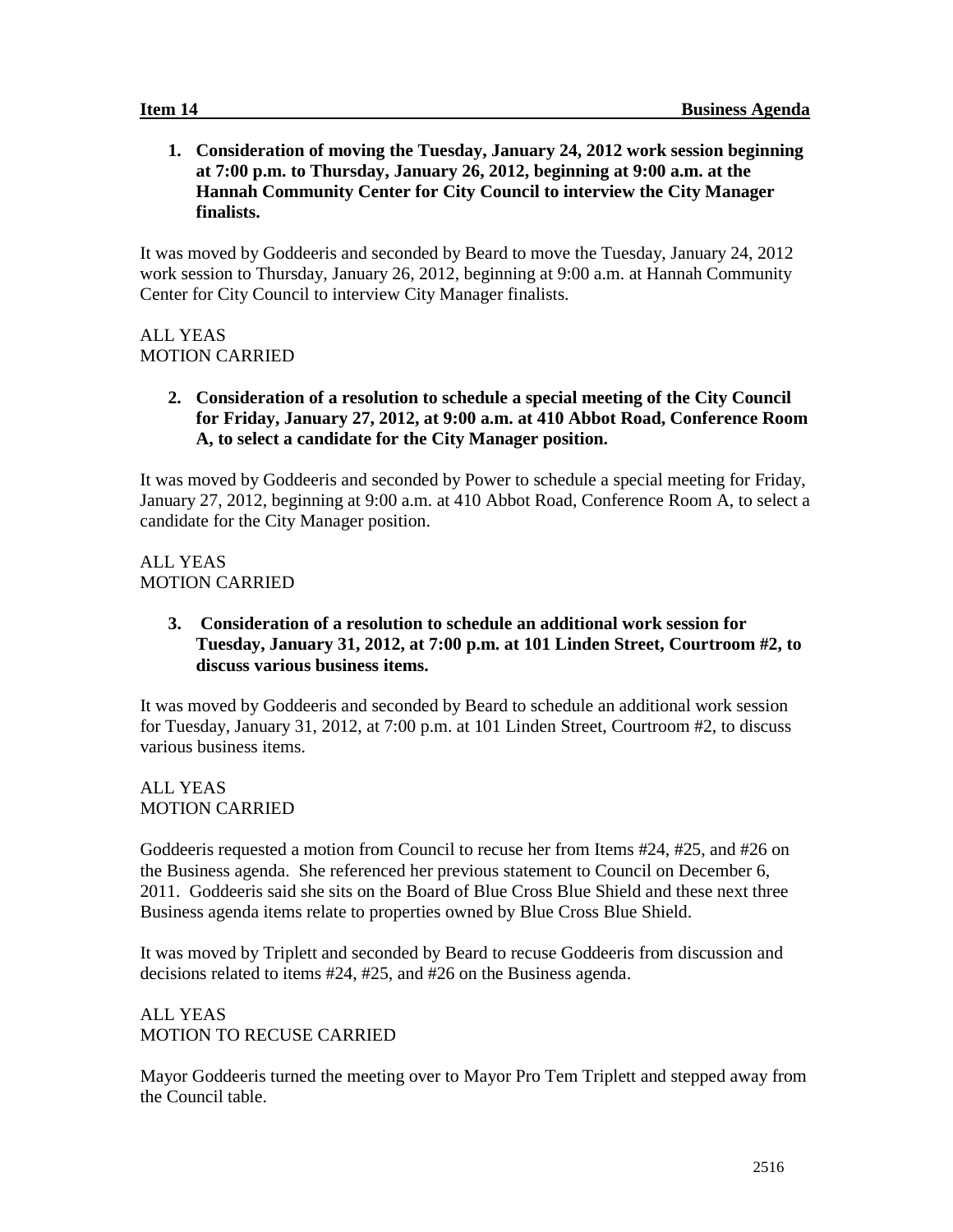**4. Introduce and set a public hearing for February 21, 2012, for consideration of an application from Caddis Development Group for Site Plan and Special Use Permit approval for the property at 1525 West Lake Lansing Road. The proposed application would permit the construction of two medical office buildings and a banking facility with drive through lanes on the former Blue Cross Blue Shield office site. The majority of the property is zoned B-4, Restricted Office Business, with the remainder of the property proposed to be rezoned to B-4 under Ordinance No. 1272. At its January 11, 2012 meeting, with six (6) members present, the East Lansing Planning Commission voted unanimously to recommend City Council approve the Site Plan and Special Use Permit application from Caddis Development Group, LLC for the property at 1525 West Lake Lansing Road.**

It was moved by Power and seconded by Beard to introduce and set a public hearing for February 21, 2012, for consideration of an application from Caddis Development Group for Site Plan and Special Use Permit approval for the property at 1525 West Lake Lansing Road.

# ALL YEAS  $4-0$ MOTION CARRIED

**5. Introduce and set a public hearing for February 21, 2012, for consideration of Ordinance No. 1272; an application from Caddis Development Group, LLC to rezone the property at 1525 West Lake Lansing Road from B-5, Community Retail Sales District, subject to a Conditional Rezoning Agreement, to B-4, Restricted Office Business District. At its January 11, 2012 meeting, with six (6) members present, the East Lansing Planning Commission acted to suspend the rules and voted unanimously to recommend City Council approve Ordinance No. 1272.**

It was moved by Power and seconded by Loomis to introduce and set a public hearing for February 21, 2012, for consideration of Ordinance No. 1272; an application from Caddis Development Group, LLC to rezone the property at 1525 West Lake Lansing Road.

ALL YEAS  $4-0$ MOTION CARRIED

# **6. Set a Public Hearing for February 7, 2012, for Brownfield Plan #16 for the Interstate Partners Project (former BCBSM/Health Central site).**

Power requested the public hearing be set for February 21, 2012, after Council has had indepth budget review. He also requested that the City Assessor be in attendance at the public hearing.

It was moved by Power and seconded by Loomis to set a public hearing for February 21, 2012, for Brownfield Plan #16 for the Interstate Partners Project (former BCBSM/Health Central site).

ALL YEAS  $4-0$ MOTION CARRIED

Goddeeris returned to the Council table.